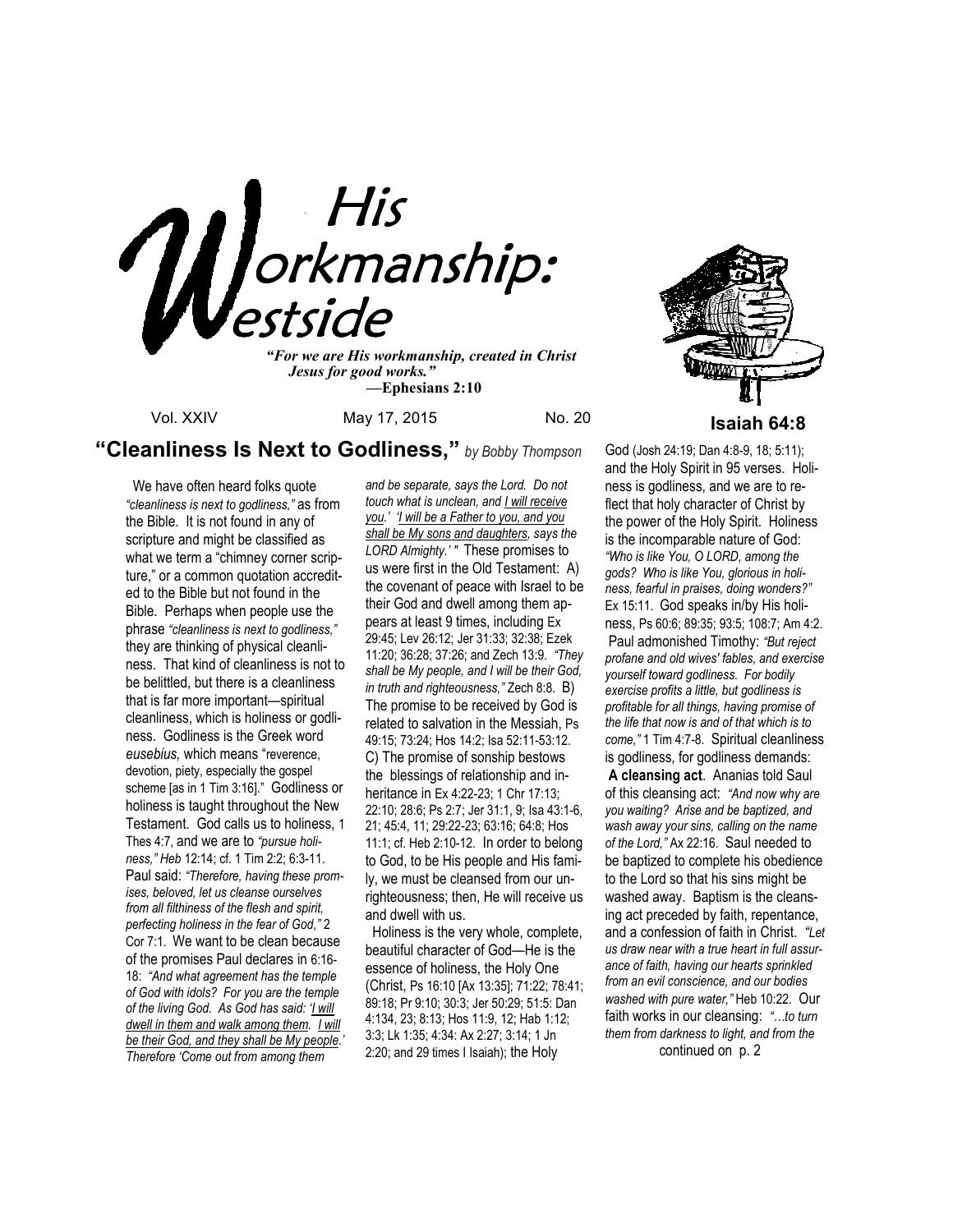# **"His divine power has given to us all things that pertain to life and godliness, through**  the knowledge of Him Who called us by glory and virtue,"

*power of Satan to God, that they may receive forgiveness of sins and an inheritance among those who are sanctified by faith in Me,"* Ax 26:18. *"In their faithfulness they sanctified themselves in holiness,"* 2 Chr 31:18. Christ Himself cleanses us by His blood; He gave Himself for the church, *"that he might sanctify and cleanse it with the washing of water by the word,"* Eph 5:26. As every individual obeys the word of the Lord in being baptized into the body, God—the Father, Son, and Holy Spirit—washes him in the water by the word, 1 Thes 5:23; Heb 13:12; Rm 15:16. No matter how filthy our sins, no matter how unrighteous, Christ's blood has the power to cleanse us, cf. 1 Cor 6:11; Heb 10:10, 14, 29; Jude 1. *"But now having been set free from sin, and having become slaves of God, you have your fruit to holiness, and the end, everlasting life," Rm 6:22, 19.*  **A clean conscience.** One of the blessings of the New Covenant is the offer of a clean conscience to the obedient. *"How much more shall the blood of Christ, Who through the eternal Spirit offered himself without spot to God, purge your conscience from dead works to serve the living God?"* Heb 9:14. Baptism is the answer of a good conscience toward God as it turns to Christ's resurrection: *"The like figure now saves us baptism (not the removal of the filth of the flesh, but the answer of a good conscience toward God) through the resurrection of Jesus Christ,"* 1 Pet 3:21*.* God demonstrates His love by cleansing our conscience, and we respond to His salvation with thanksgiving and love: *"Now the purpose of the commandment is love from a pure heart, from a good conscience, and from unfeigned faith,"* 1 Tim 1:5. The Lord will *"make us increase and abound in love to one another and to all…so that He may establish our hearts blameless in holiness before our God and Father at the coming of our Lord Jesus Christ with all His saints,"* 1 Thes 3:12-13. A person cannot

relive his life, but he can obey the gospel and be forgiven by God. *"Draw near to God and He will draw near to you. Cleanse your hands, you sinners; and purify your hearts, you double-minded,"* Jas 4:8. Anyone who draws near to God can have a conscience that is clean and be empowered by God's grace to live righteously and godly. *"For the grace of God that brings salvation has appeared to all men, teaching us that, denying ungodliness and worldly lusts, we should live soberly, righteously, and godly in this present age,"* Tit 2:11-12. As a Christian, when we sin, we can confess our sin to God, and God is faithful to cleanse us from all unrighteousness, 1 Jn 1:9.

**A clean heart.** Godliness demands a



*face from my sins, and blot out all my iniquities. Create in me a clean heart, O God, and renew a steadfast spirit within me. Do not cast me away from Your presence; and do not take Your Holy Spirit from me,"* Psalm 51:9-11. People who have a clean heart are pure in

heart. *"Blessed are the pure in heart: for they shall see God,"* Mt 5:8. God gives us a new heart, *"created according to God, in true righteousness and holiness,"*  Eph 4:24. Our words indicate whether we have a pure heart or not. Jesus told the Pharisees, "*O generation of vipers, how can you, being evil, speak good things? For out of the abundance of the heart the mouth speaks,"* Mt 12:34. Our speech betrays our hearts! *"Let your speech be always with grace, seasoned with salt, that you may know how you ought to answer every man,"* Col 4:6. Vulgar, filthy speech is unclean, and it is not godly. God can cleanse our mouths and put His word into them. His word works like Clorox on our lives: *"Sanctify them by Your truth. Your word is truth,"* Jn 17:17 (cf. Jn 17:19; Ax 20:32; 1 Tim 4:5; Tit 1:1). It is necessary for us to maintain our hearts as clean before God, cf. 1 Jn 1:9 and 1 Pet 3:15: *"But sanctify the Lord God in your hearts, and always be ready to give a defense to everyone who asks you a reason for the hope that is in you, with meekness and fear."* If we are adding virtue, know-ledge, temperance, patience, love, brotherly kindness, love, and godliness to our faith, 2 Pet 1:3-11, then we can be assured that God is cleansing us from all unrighteousness, 1 Jn 1:9. *"For he who lacks these things [faith, virtue, knowledge, etc.] is shortsighted, even to blindness, and has forgotten that he was cleansed from his old sins,"* 2 Pet 1:9.

**Clean habits.** Godliness involves being spiritually minded. *"For those who live according to the flesh set their minds on the things of the flesh, but those who live according to the Spirit, the things of the Spirit. For to be carnally minded is death, but to be spiritually minded is life and peace,"* Rm 8:5-6. The spirituallyminded follow the teaching of the Spirit in developing clean habits of godly living*. "Beloved, I beg you as sojourners and pilgrims, abstain from fleshly lusts which war against the soul,"* 1 Pet 2:11. Godliness does not exist in the midst of unclean habits and disregard for the will of God. *"What? Do you not know that your body is the temple of the Holy Spirit Who is in you, Whom you have and you are not your own? For you were bought at a price; therefore glorify God in your body and in your spirit, which are God's,"* 1 Cor 6:19-20. Yes, spiritual cleanliness is godliness! We must not forget to add godliness to our lives. *"Being delivered from the hand of our enemies, we might serve Him without fear, in holiness and righteousness before Him all the days of our life,"* Lk 1:74-75.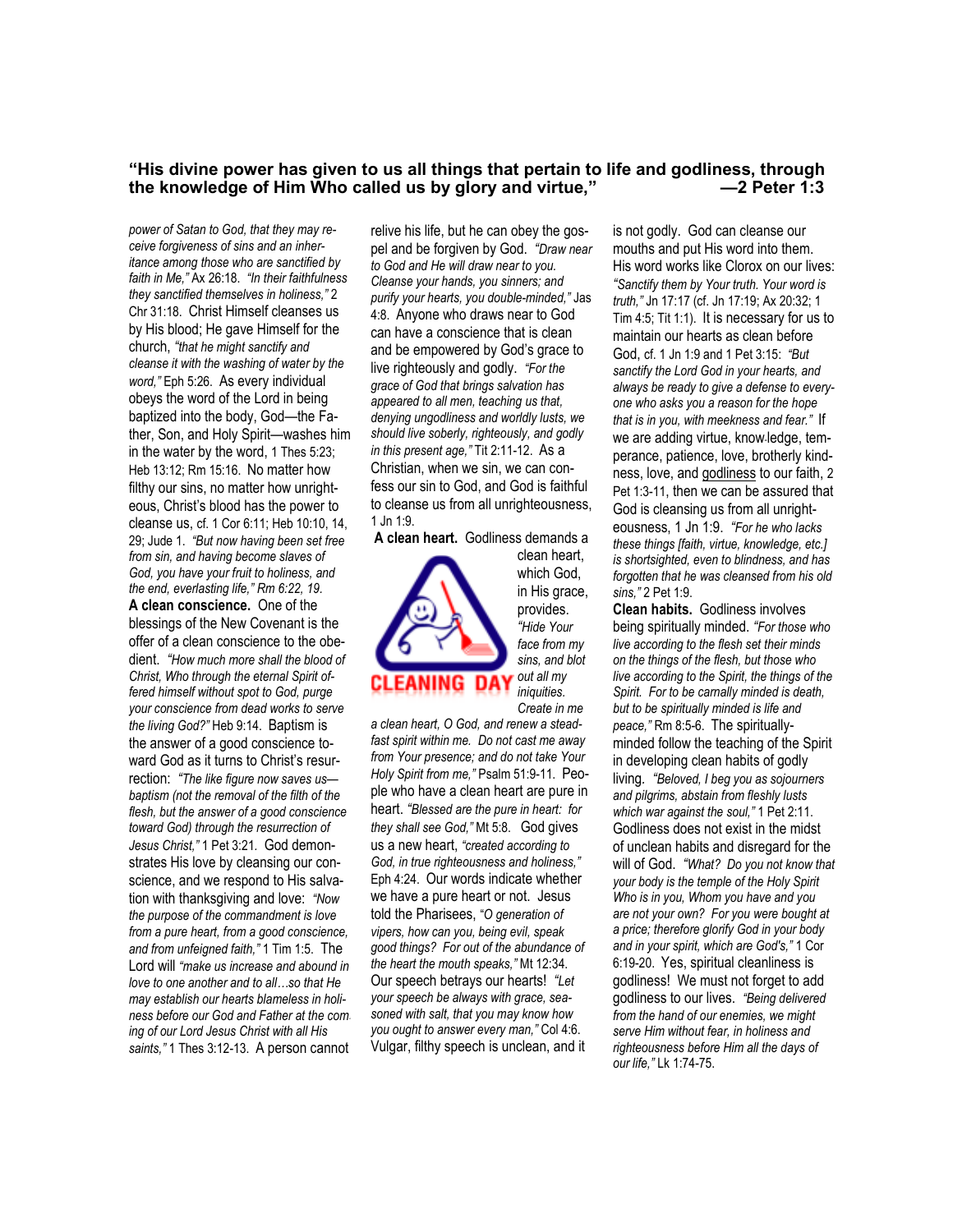

**in 2015** "Create in me a clean heart, O God, and renew a steadfast spirit within me." —Ps 51:10

**Attacks of Students' Faith***, from p. 4 enduring relationships, some students prefer a series of brief and meaningless flings."* Mature Christians know how difficult it is to juggle a relationship with Jesus while engaging in activities that are not God-honoring. One or the other will win out, and for college students the winner is not usually their faith. The Higher Education Research Institute found that while more than 50% of incoming freshman report regular attendance at religious services, by the end of their junior year, it drops below 30%.

Considering this multi-pronged attack against the faith of college students, what can be done to support them as they face the "freedom" of university life? For godly parents, this is a mission that has been underway for the past 18 years; all that's left now is being supportive, accessible, and spending lots of time praying. To come alongside your kids or grandkids who will be heading off to college, you might make these suggestions. Challenge them to:

**•** *Know what you believe and why you*  or dead members that fill many *believe it.* The more solid your Bible knowledge, the less vulnerable you will be to professors and students who try to "enlighten" you. Be prepared with answers to faith questions, 1 Pet 3:15.

**•** *Recruit an accountability partner*. If you aren't being held accountable for your promises and actions, it's much easier to slip up and eventually slide off or drift away, Heb 2:1.

**•** *Make moral decisions in advance of* 

*.* 

# Discipleship Here At Home

*circumstances*. This is the best way to prepare for challenges. You'll be encouraged to drink and pressured to "hook up." Determine before you leave home how you will respond and what your boundaries are, Nah 2:1; 3:14.

**•** *Find a like-minded church and attend small group*. The life in Christ is designed to flourish around community, Heb 10:25.

 Everyone should pray for college students because they are future leaders. As you pray, ask God to:

- **•** Reveal truth to professors
- **•** Bring moral conviction to campuses
- Be a light in darkness
- **•** Give courage to Christians on campus *+#+#+#+#+#+#+*

**The Spirit of Elitism,** *by Whit Sasser*  There is no room for the spirit of elitism among us. Jesus flatly forbids it when He says that none of His brethren are to elevate themselves above the rest by calling themselves Father or Rabbi or Teacher, Mt 23. But it is a mistake to limit that elitism to giving titles alone. Some of the first elitists were likely the gnostics of the first century. They professed to have superior knowledge to most brethren and were likely snobbish and condescending, looking down their nose at the others. Paul said, *"knowledge puffs up,"* 1 Cor 8:1. It is so true.

 Note the tone of voice of some who talk about *"stuck-in-the-mud traditionalists."*  See the angst when some discuss weak

churches. Listen to the derogatory words and phrases used to put down Christians who take responsibility to guard the entire brotherhood from error.

 When we gain in knowledge, grow strong spiritually, or act zealously as the Lord would have us, we might *"let it go to our head"* and allow the devil to create in us a spirit of elitism. But remember: we are no better than any other member of the body of Christ. Period. *"He who glories, let him glory in the LORD,"* 1 Cor 1:31 **PRAY FOR healing, protection, help** \*

\* **Marie Sangellino**—mass on thyroid; biopsy results this week

\* **Matt Reames**'s fiancée—her daughter took her own life last week

\* **Ed Fink**—prostate cancer; treatment for brain tumors **Judy Strand—recovering from heart valve** surgery at home

**Kaylee Chavez—age 10, improving, MRI clear;** but treatment continues at the hospital

**Pat Wilkes**—surgery recovery for torn shoulder tendon/rotator cuff

\***Bill Dennis**—home following rehab on infected knee drainage; pseudo-gout

\* **Sandra Perry**—possible kidney failure, may need dialysis or transplant; heart valve issues recently diagnosed; neuropathy from diabetes **Sylvia Chapman, Brett**'s grandmother third stage pancreatic cancer; chemo

-**Brittany Tope**'s mother---breast cancer; broken ribs healed; doing better

grandmother—on dialysis

\***Kim Howell**'s niece **Tonya Robison**—delivered 32-week, 2 lb, 5 oz **Malachi Taylor Robison**  several wks ago; in NICU in Louisville, KY \***Kenny Boyd**'s coworker **Kim Phillips**—asks our prayers for heart problems

\* **Rick Robbins**, friend of Howells—brain surgery

#### **CHRONIC CONDITIONS**

**Logan Corray; Addison Tope; Christian Harrod; Rocco Jr.; Pat Wilkes**—asthma **Autumn Hadders—**epilepsy; celiac disease; her medication is being changed over the next few months, so she is home in early evenings with one of her parents **Jonathan Hadders**—RA

**Kirk Johnson—**MS

**Menards—**aging; **Lloyd**, diabetes, weak; **Virginia,** macular degeneration; high bp **Cheryl Reames**—diverticulitis; fibromyalgia **Judy Sartin**—rotator cuff injury; spinal stenosis; arthritis

**Lynda Szymanski**—COPD, lung weakness

Beginning Wed, 5/27, through 7/31, Payton Miller will work with Westside. Jim will mentor Payton.

*Returning* **Tianna Smith** is back from Hong Kong and will be married to Luke Gillian in July. *+#+#+#+#+#+#+* 

 **Vacation Bible School** June 8-11, 9-11:15 am, ages 2 to 11. **DANIEL's Courage in Captivity!**  Explore how God is with us, just like He was with Daniel and his friends in a land far away from home. *God is with us wherever we go!*